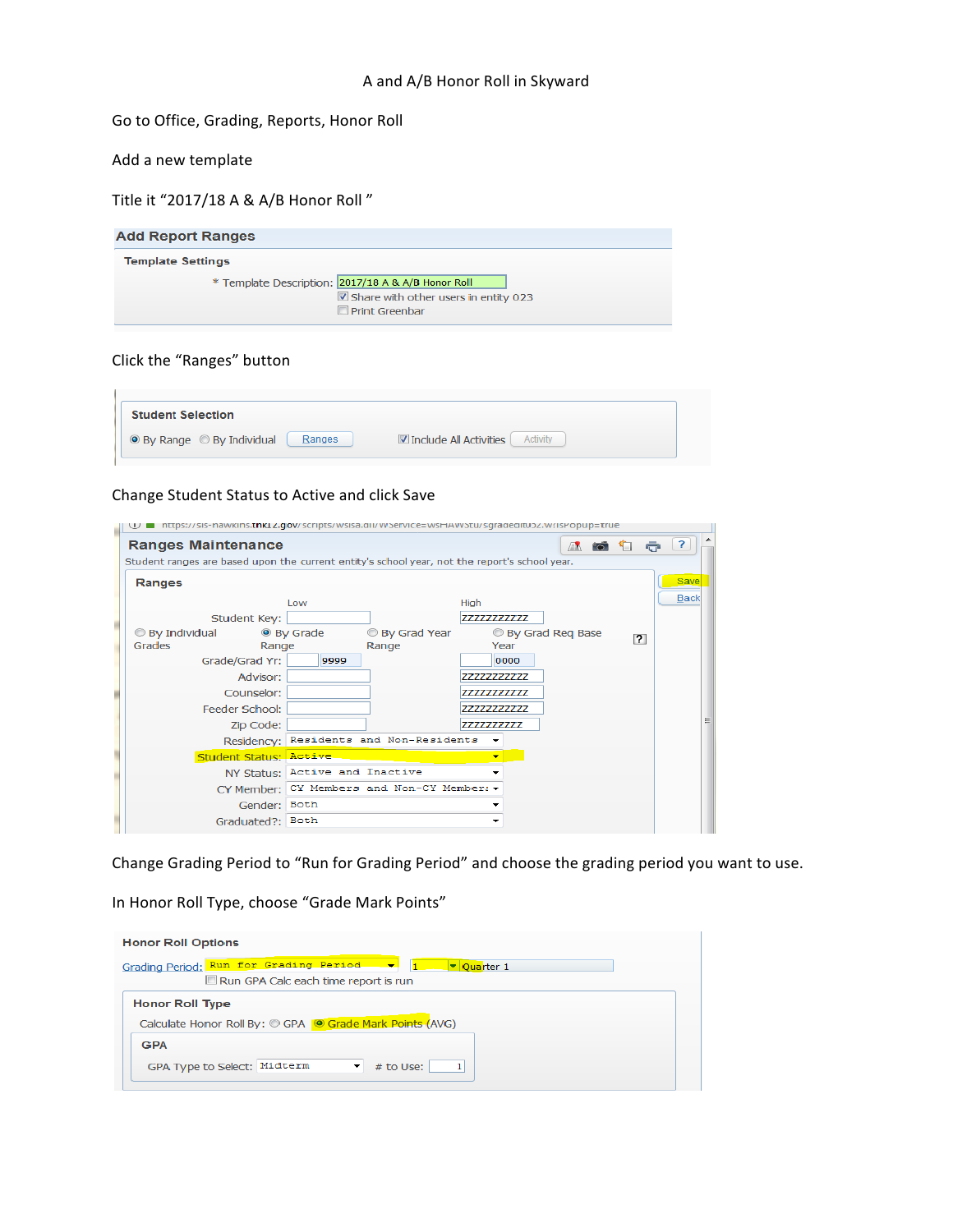Under Honor Roll Ranges check "Only include student in one Honor Roll Range"

Name the first one A Honor Roll

Click on the "Options" button

| Only include student in one Honor Roll Range [2]           |                |  |  |  |
|------------------------------------------------------------|----------------|--|--|--|
| Honor Roll Description                                     |                |  |  |  |
| 9999.9999 A Honor Roll<br>Points Range 1:<br>0.0000<br>to: | <b>Options</b> |  |  |  |
| Points Range 2:<br>9999.9999<br>0.0000<br>to:              | <b>Options</b> |  |  |  |
| Points Range 3:<br>9999.9999<br>0.0000<br>to:              | Options        |  |  |  |
| Points Range 4:<br>9999.9999<br>to:<br>0.0000              | Options        |  |  |  |

Place a 1 in the "Exclude Students who have at least \_\_\_ of the selected grade marks"

Select All Grades

Uncheck: Blank Grade Bucket, 93-100, S, and P

In Grade Buckets to Use pick Q1 (or the term you are working on)

| <b>Student Exclusion</b>                                                                                 |                           |   |                               |                        | OK          |
|----------------------------------------------------------------------------------------------------------|---------------------------|---|-------------------------------|------------------------|-------------|
| 1 Of The Selected Grade Marks:<br>Exclude Students Who Have At Least                                     |                           |   |                               |                        | <b>Back</b> |
| <b>Grade Mark Selection</b>                                                                              |                           | 편 | $\overrightarrow{a}$          | Select All<br>Grades-  |             |
| Include $\triangle$                                                                                      | <b>Grade Mark</b>         |   |                               |                        |             |
| <b>FOR</b>                                                                                               | <b>Blank Grade Bucket</b> |   | ÷                             | Unselect<br>All Grades |             |
| $\overline{\mathbf{v}}$                                                                                  | $\Omega$                  |   | $\equiv$                      |                        |             |
| $\sim$                                                                                                   | 1                         |   |                               |                        |             |
| $\overline{\mathbf{v}}$                                                                                  | 10                        |   |                               |                        |             |
| $\blacksquare$                                                                                           | 100                       |   |                               |                        |             |
| $\overline{\mathbf{v}}$                                                                                  | 11                        |   |                               |                        |             |
| $\overline{\mathbf{v}}$                                                                                  | 12                        |   |                               |                        |             |
| $\overline{\mathbf{v}}$                                                                                  | 13                        |   |                               |                        |             |
| $\overline{\mathbf{v}}$                                                                                  | 14                        |   |                               |                        |             |
| $\overline{\mathbf{v}}$                                                                                  | 15                        |   |                               |                        |             |
| $\overline{\mathbf{v}}$                                                                                  | 16                        |   |                               |                        |             |
| $\triangledown$                                                                                          | 17                        |   |                               |                        |             |
| $\overline{\mathbf{v}}$<br>$\blacktriangleleft$                                                          | 18<br>m                   |   | $\overline{\phantom{a}}$<br>٠ |                        |             |
| 114 records displayed                                                                                    |                           |   |                               |                        |             |
|                                                                                                          |                           |   |                               |                        |             |
| <b>Grade Buckets To Use</b>                                                                              |                           |   |                               |                        |             |
| Term Semester Final<br>$\boxdot$ Q1 $\Box$ S1<br>$\Box$ Q2 $\Box$ S2<br>Q <sub>3</sub><br>Q <sub>4</sub> | $\Box$ FG                 |   |                               |                        |             |

Class Lengths: Leave checked if you are not including anything other than FY classes. If you are including your related arts in the honor roll choose the appropriate 6 weeks period. If you are not including the related arts choose the last YR in the list. If you scroll to the right you will see this is for terms 01-04. Including or excluding related arts grades is up to your principal.

Student Class Status should be set to "Enrolled"

| <b>Courses To Use</b>             |
|-----------------------------------|
| Include All Student Class Lengths |
| Student Class Status: Enrolled    |